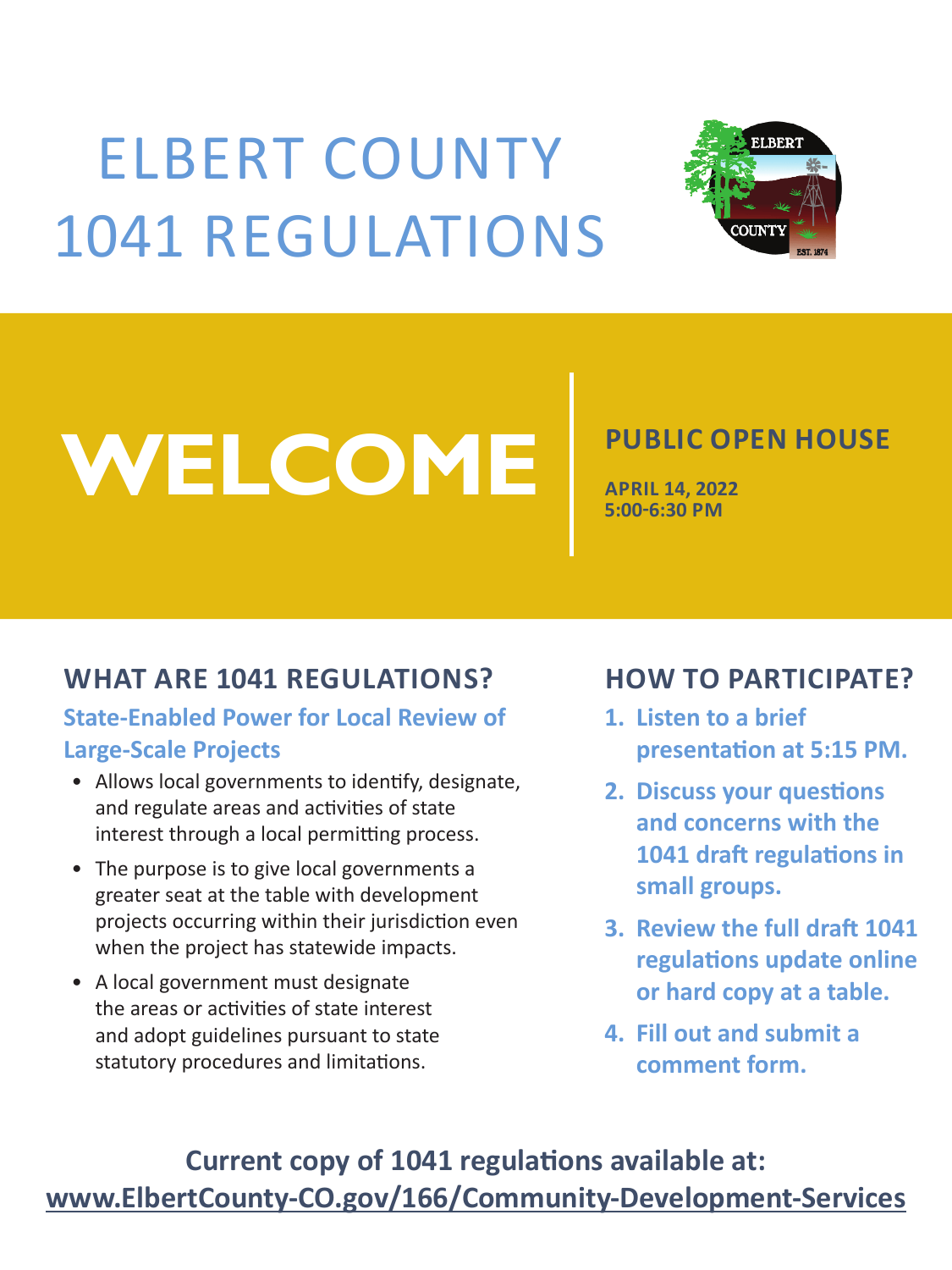

# WHAT'S NEW IN THIS DRAFT?

**To qualify as a 1041 Areas and Activities of State Interest, a potential project or its impact must truly be of statewide importance. The Draft 1041 Regulations aim to protect the health, welfare, and safety of the people and environment from the following types of projects:**

### **MAJOR WATER AND SEWER FACILITIES**

- 1. New domestic water treatment system that serves 10 or more single-family residences
- 2. New sewer treatment system that serves 10 or more single-family residences
- 3. New or extension to domestic water or sewer transmission line within a new easement greater than 30 feet, or greater than 20 feet adjacent to an existing easement
- 4. New or expanded water storage reservoir over 50 acres

### **MAJOR FACILITIES OF A PUBLIC UTILITY**

- 1. Wind Energy System in excess of three towers, with towers greater than 80 feet
- 2. Wind Energy System expansion
- 3. Three or more electrical transmission line structures taller than 100 feet carrying 115,000 volts or greater
- 4. Expansion of transmission line easement or right-of-way, or increased structural height, by 10% or more
- 5. Electrical substation or transition site of electricity of 115,000 volts or greater
- 6. New natural gas or petroleum derivatives pipeline greater than 10" in diameter

- 7. New storage facility of 50 million cubic feet for natural gas
- 8. New storage facility to hold more than 35,000 barrels of petroleum derivatives
- 9. Solar energy plant over 100 acres, or a subsequent expansion of more than 10%

### **HIGHWAYS AND INTERCHANGES**

- 1. State-supervised arterial highway, interchange, and collector (greenfield alignments or expansion of rightof-way by 10%) (CDOT projects)
- 2. Development of areas around arterial highways, interchanges, and collectors

#### **RAPID OR MASS TRANSIT**

- 1. Rapid or mass transit facility
- 2. Development of area around rapid or mass transit facility

#### **NEW COMMUNITIES**

#### 1. New Communities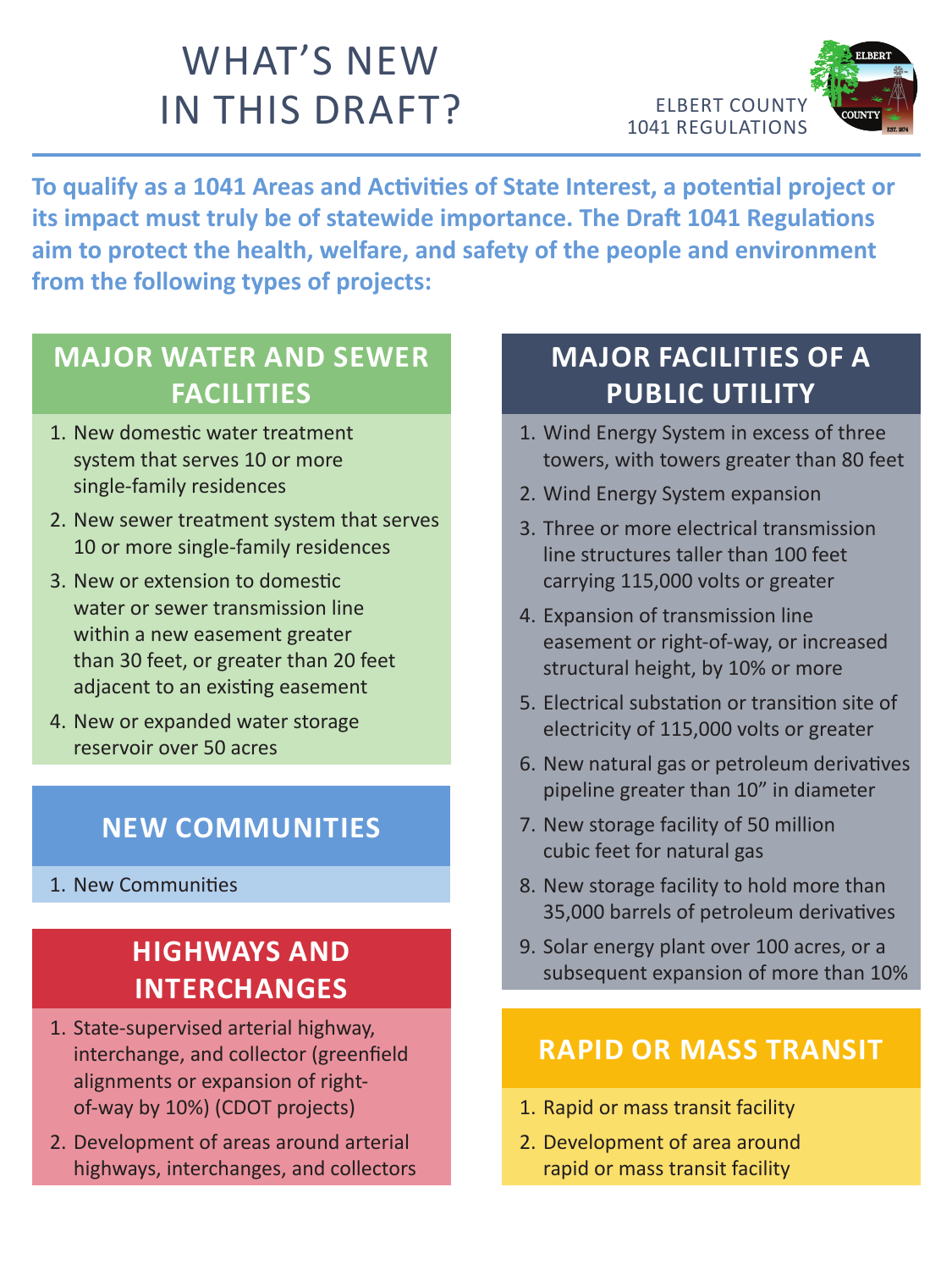

# WHAT'S NEW IN THIS DRAFT?

| <b>Type</b>                                               | Generation    | Acreage    | Permit                                |
|-----------------------------------------------------------|---------------|------------|---------------------------------------|
| Solar Energy System,<br><b>Accessory</b>                  | <15 kilowatts | N/A        | <b>Simple Permit</b>                  |
| <b>Solar Energy System,</b><br><b>Small Commercial</b>    | 15 KW to 5 MW | 1 to 100   | <b>Special Use by</b><br>Review (SUR) |
| <b>Solar Energy System,</b><br>Medium Commercial          | 5 MW to 30 MW | 100 to 200 | <b>Minor 1041</b>                     |
| Solar Energy System,<br><b>Large Commercial (Utility)</b> | >30 MW        | $>200$     | <b>Major 1041</b>                     |

#### **Solar Energy Generation**

| <b>Type</b>                              | Generation    | <b>Acreage</b>                              | Permit                                |
|------------------------------------------|---------------|---------------------------------------------|---------------------------------------|
| <b>Wind Energy System,</b><br>Accessory  | <15 kilowatts | 1 Turbine, 80<br>feet or less               | Simple Permit                         |
| <b>Wind Energy</b><br>System, Small      | N/A           | 2 to 3 Turbines,<br>80 feet or less         | <b>Special Use by</b><br>Review (SUR) |
| Wind Energy System,<br><b>Commercial</b> | N/A           | >3 Turbines<br>greater than<br>80 feet tall | Minor or Major 1041*                  |

#### **Wind Energy Generation**

| <b>Type</b>                                            | <b>Determination</b>                               | Permit            |
|--------------------------------------------------------|----------------------------------------------------|-------------------|
| <b>Major Domestic</b><br><b>Treatment Water System</b> | That serves 10-24 single-<br>family dwelling units | <b>Minor 1041</b> |
| <b>Major Domestic</b><br><b>Treatment Water System</b> | Serves 25 or more single-<br>family dwelling units | <b>Major 1041</b> |
| <b>Major Sewer</b><br><b>Treatment System</b>          | That serves 10-24 single-<br>family dwelling units | <b>Minor 1041</b> |
| <b>Major Sewer</b><br><b>Treatment System</b>          | Serves 25 or more single-<br>family dwelling units | <b>Major 1041</b> |

#### \*Note: Scope, scale of work, impact, and area of disturbance may



#### **Major Water or Sewer Treatment Systems**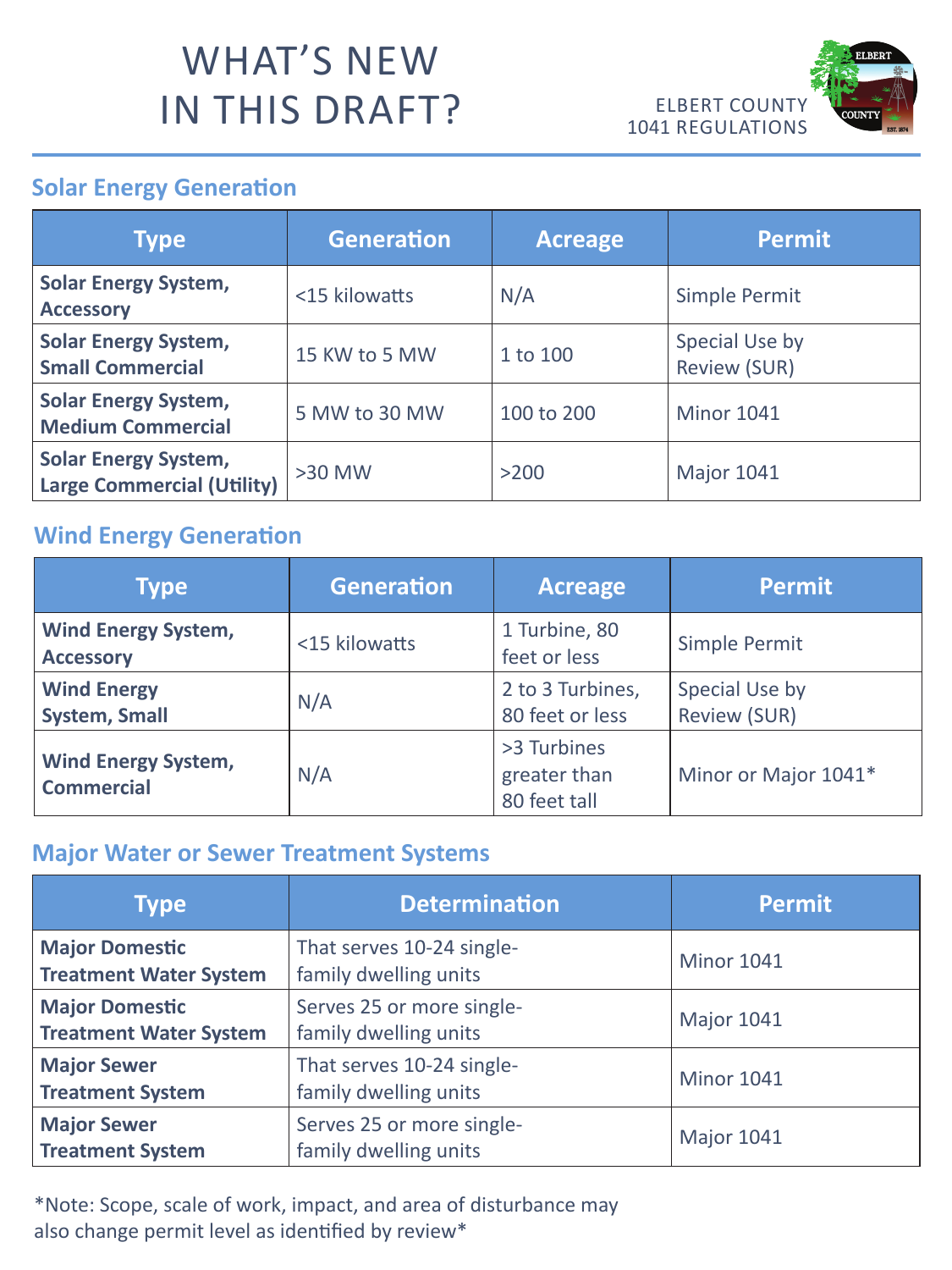

# WHAT'S NEW IN THIS DRAFT?

| <b>Procedures</b>                              | <b>Minor</b>                                                                                                             | <b>Major</b>                                                                                                                                                                                                        |
|------------------------------------------------|--------------------------------------------------------------------------------------------------------------------------|---------------------------------------------------------------------------------------------------------------------------------------------------------------------------------------------------------------------|
| Application<br>requirements                    | Information describing<br>the project and<br>potential impacts per<br>ECZR Article XVI, J.<br><b>Application Process</b> | Minor 1041 items plus<br>• Technical and Financial Feasibility of the<br>Project, Existing Conditions, and Impacts<br>• Financial Burden on the County Residents<br>• Local Economy<br>• Recreational Opportunities |
| <b>Application Fee</b>                         | Discounted                                                                                                               | Full                                                                                                                                                                                                                |
| <b>Staff Review and</b><br><b>Staff Report</b> | Yes                                                                                                                      | Same                                                                                                                                                                                                                |
| <b>Set Hearing Date</b><br>and Notice          | No later than 30<br>days after receipt of<br>complete application                                                        | Same                                                                                                                                                                                                                |
| <b>Notice to Property</b><br>Owners            | 500+ feet                                                                                                                | $1,320 + feet$                                                                                                                                                                                                      |
| <b>Notice for Lineal</b><br><b>Facilities</b>  | 500+ feet                                                                                                                | 1,320+ feet plus HOA and<br>property interests                                                                                                                                                                      |
| <b>Approval Criteria</b>                       | 12 Criteria                                                                                                              | <b>Additional 7 criteria</b>                                                                                                                                                                                        |
| <b>Planning Commission   Referral comments</b> |                                                                                                                          | <b>Hearing and Recommendation</b>                                                                                                                                                                                   |
| <b>BOCC Hearing</b>                            | Yes                                                                                                                      | Yes                                                                                                                                                                                                                 |

#### **Minor versus Major 1041 Permit Review**